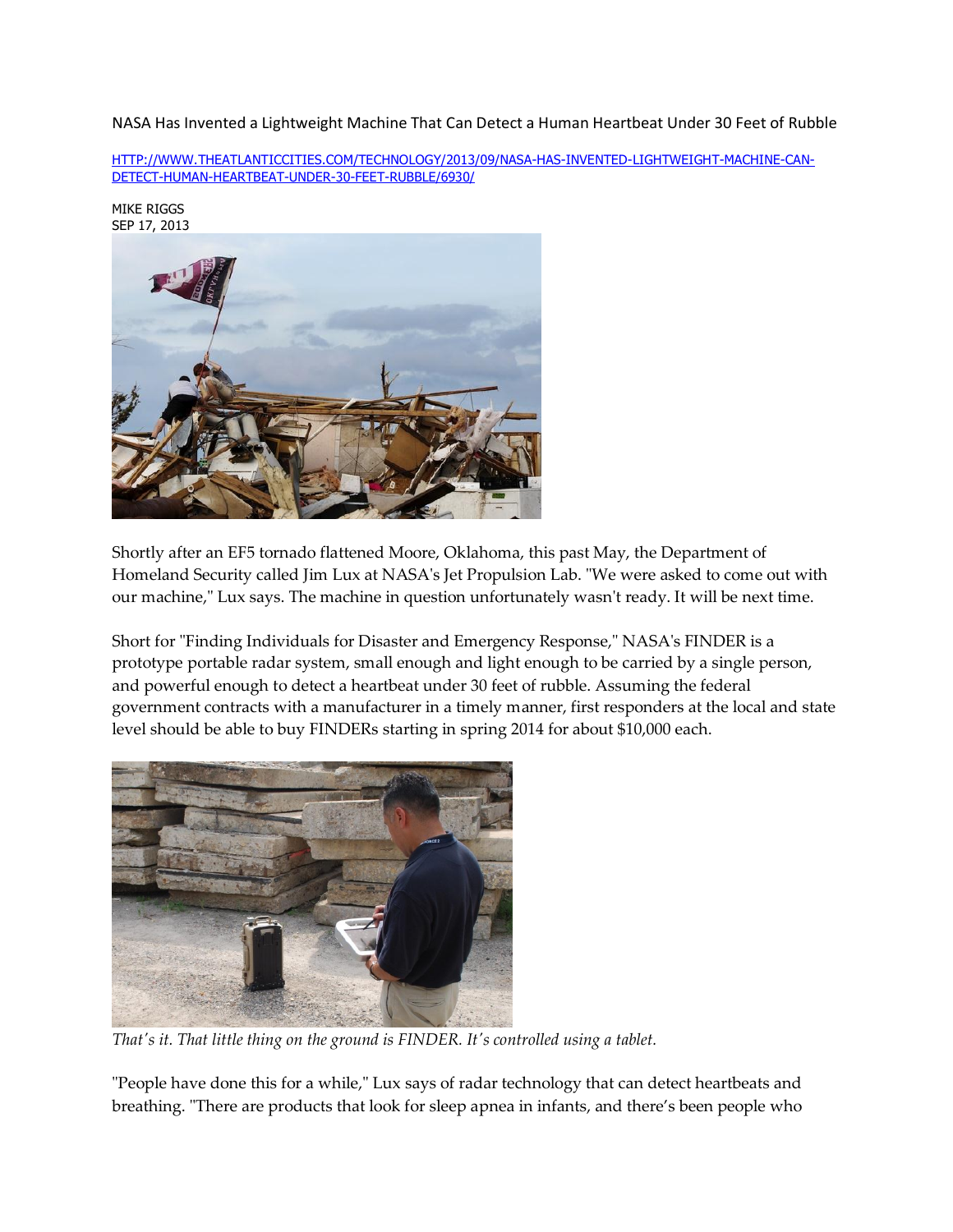have built laboratory systems that can detect heartbeats but have to be moved into the field for an experiment." The difference between previous life-detecting radar technology and FINDER is like the difference between the first super computer and an iPhone: ease of use.

"The basic underlying technique has been around for decades. Technology from the wireless industry made it small and cheap. The processing power made the software possible," Lux says.

Whereas laboratory radar equipment requires "an incredible amount of expertise and a lot of familiarity with the device," a layman can be trained to use FINDER in about five minutes. There are almost no dials to twist. It has a small but accurate screen. It runs on a battery that lasts 14 hours per charge (two hours longer than the average search and rescue shift). It can fit in an overhead luggage compartment. You operate it using a tablet. "Right now it's a Panasonic Toughbook, which you can read in the sun."



*Someone at NASA made this little diagram for us.* 

I ask Lux if using the machine is as simple as pointing it at a big pile of rocks and hitting start. "Basically yes," he says. "Think of it as shining a big floodlight on the rubble. If someone's in there, you can see the heartbeat coming back to you." While the technology is actually more complicated than that, the ideal user won't have to understand it.

"It takes about five minutes," Lux says. "You set it up, make the measurement, see if anybody's there. You do that twice. It lets you rapidly go through a whole row of collapsed buildings." FINDER can actually detect up to five separate heartbeats. (After that it just says "many.")